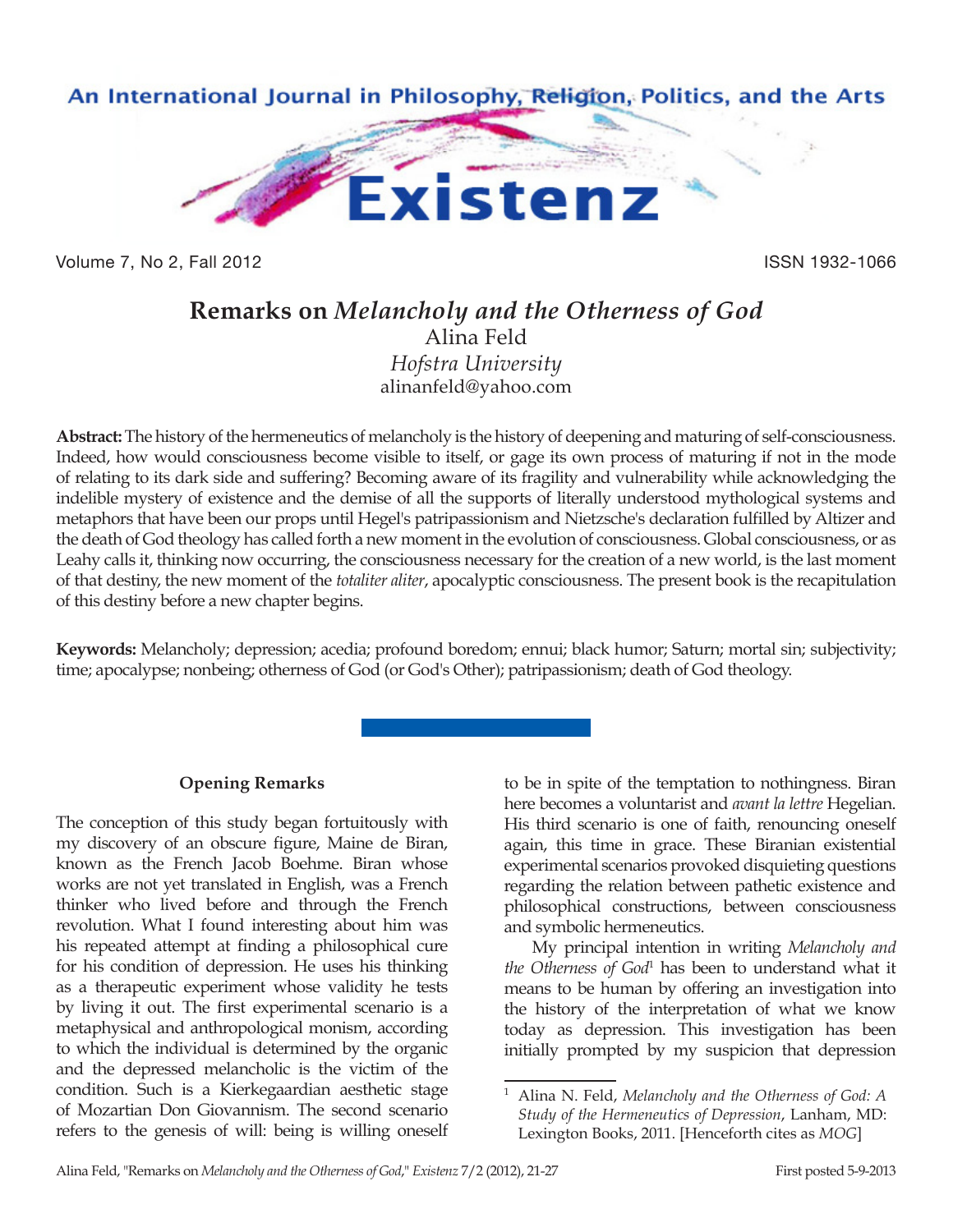may be more than just an unfortunate psychological condition, but rather a privileged locus of significant metaphysical, existential, and anthropological unveilings; and that interpreting depression as a perdurable condition of the human spirit rather than simply as a contingent malady may contribute to a revision of the modern anthropological conceptions and a deeper understanding of the profound meaning and complexity of being human, especially necessary in our times when the notion of human possibility is being radically transformed. My conclusion is that melancholy—or as it is known by its various other historical names, including, acedia, *tedium vitae*, *ennui*, boredom, depression, or existential anxiety represents more than just a condition that affects certain people or that marks the mood of certain ages. Rather melancholy—symbolized by Perseus vanquishing Medusa—is constitutive of subjectivity as such and the effort to confront and transform its destructive energies into creative ones is the necessary labor of maturing self-consciousness. This contention finds expression in the theological claim that melancholy forms an integral part of God's nature. The book is thus intended as a philosophical reflection on a perennial question about the relation between being and nonbeing, evil, freedom, and God, time and the self, as well as a practical manual for self-knowing and self-transcending, a philosophical "guide for the depressed."

As the present study does not venture into the territory of the medically pathological, the vast literature that has been generated on the basis of medical expertise will not be engaged, and competence in this area is disclaimed; this study nevertheless intends to sound a warning against all reductionist approaches, whether theoretical or clinical.

The term "depression," used in both medical and folk idioms to refer to a condition of psychic suffering, is a recent phenomenon. Prior to it, the condition had been known by a constellation of terms, among which acedia and melancholy had dominated thanks to a venerable tradition. The term "acedia" signifies a lack of care or self-forgetfulness, while "melancholy" translates as black humor (Gk *melanos*, black, and *khole*, bile) which was considered the cause of the condition. Whereas at the beginning of its history acedia would be present side by side with melancholy as the distinctive humors of phlegm and black bile, respectively, or as the mortal sins of acedia and tristitia, at a certain moment, perhaps due to their phenomenological concurrence and similarity, acedia and melancholy were fused and used alternatively along with numerous other terms. In order to preserve both the tradition of interpretation and the distinctive aspects of the condition, I have used the classical terms melancholy and acedia, adequately qualified.

To fulfill this ambitious project, I have assumed three major intertwined tasks: genealogical, hermeneutical, and therapeutic. Exploring the principal historical hermeneutical paradigms of the condition fulfills the genealogical task. The original paradigmatic interpretations are identified as the medico-metaphysical, the theological, and the mythical. On this foundation, interpretations further proliferated and developed in multiple directions: alchemical, anthropological, ontological, metaphysical, phenomenological, existential, and postmodern. The second task is hermeneutical. As the life of melancholy gradually arises out of the symbolic roots of humor, sin, and Saturnine nature, two distinctive complexes emerge as its two principal destinies: the depressive (acedic) complex of sloth-boredom-emptiness, and the melancholic complex of sublime-tragic-nonbeing. The dialectical relation between them will be utilized as an organizing principle, for each complex helps to articulate the condition by absorbing similar hypostases and affirming or questioning the relevance of various theoretical attitudes. Different as they are, both complexes reveal the nothing; but their respective relations to the nothing are not identical since they represent two different modes of confronting it. The third task is to decipher the range and significance of therapeutics and reflect on therapeutic recommendations traditionally associated with the condition as well as the paradoxical reversals that indicate a new understanding of ourselves.

The main hermeneutical paradigms articulating the history of interpretation of melancholy have been selected from theological and philosophical texts that contain direct or indirect reflections on the condition. They provide the mode of both historic and thematic organization. Thus, the ancient medical paradigm emerges with Hippocrates' theory of the humors. Here we witness the genesis of acedia and melancholy out of the excess of phlegm and black choler. While Plato's *chora* is a cipher of melancholy and the otherness of God, Aristotle's question, "Why are all remarkable men melancholic?" articulates the breaking up of cosmic harmony and initiates the long journey of individual consciousness toward maturity and integration. In this first irruption out of the harmony of the all, extra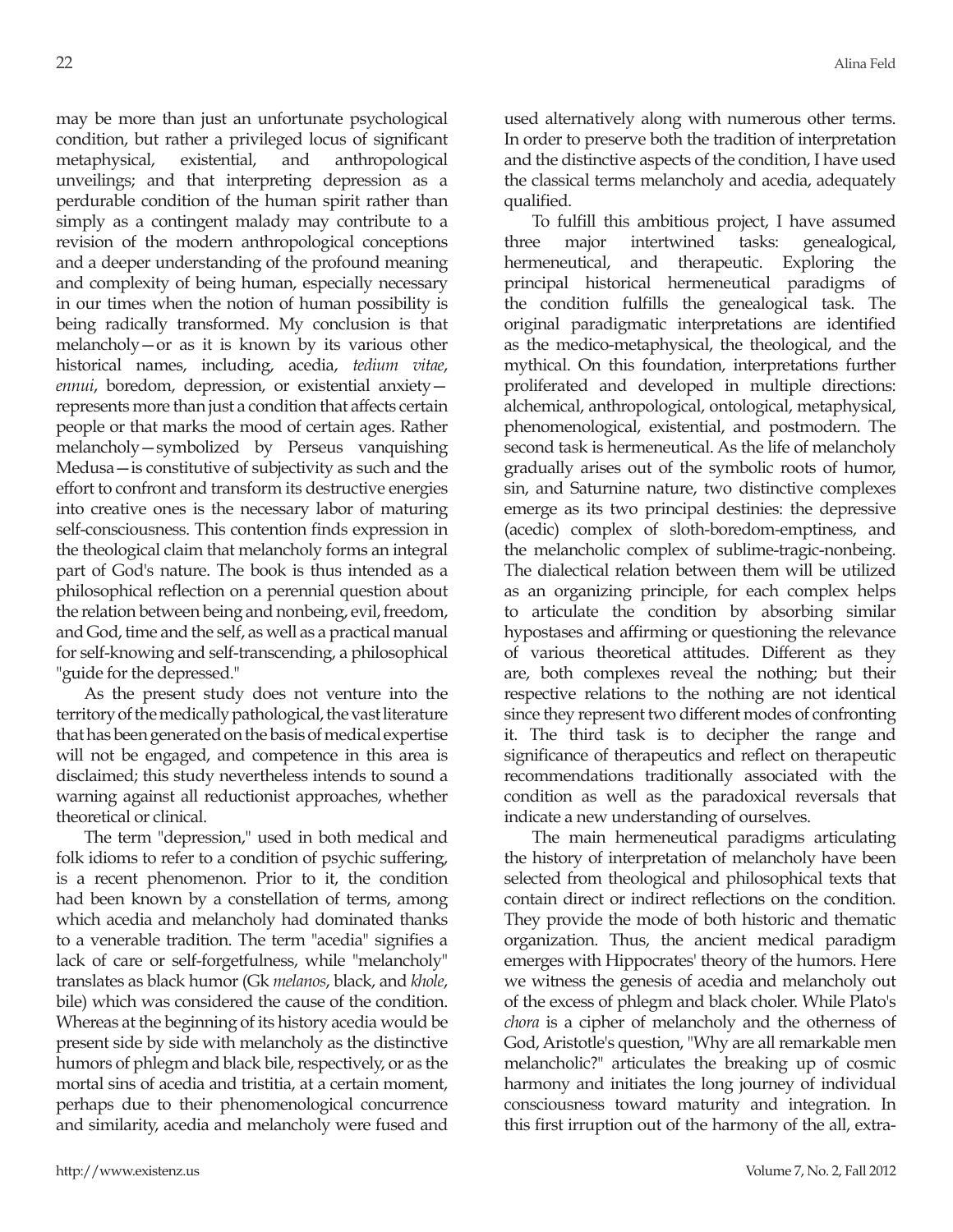ordinary individuality and melancholy emerge as coeval: all subsequent developments in the life of the concept can be interpreted as hypothetical answers to Aristotle's question and reflections on Plato's *chora*.

The Medieval theological paradigm is represented by the concept of acedia (boredom) and melancholy as sins with Evagrius Ponticus and John Cassian. Thomas Aquinas will later fuse these two sins into the single sin of spiritual apathy. According to Ricoeur's analysis of sin and its conditions of possibility inscribed in human fallibility, melancholy emerges as the condition of sinfulness par excellence.

A Renaissance mythological paradigm becomes visible in Dante and Marsilio Ficino. With Ficino the phlegmatic (acedic or depressive) and melancholic hypostases are distinguished from each other and amply discussed. Ficino serves as guide through the labyrinth of melancholic dispositions because their genealogical origins are still uniquely visible in his *Three Books on Life*. 2 The myth of Saturn, the planetary divinity and patron of melancholy, deepens the symbolic connection between melancholy and God's own otherness—as Saturn, the malign demiurge, becomes by homologation the devil himself.

The early modern anthropological paradigm is encountered in Robert Burton and Pascal. Burton's *Anatomy of Melancholy*<sup>3</sup> is a pivotal reference in the career of the concept that offers a Rabelaisian vision of a cosmically projected melancholy. He elects as the most potent cause of this universal condition the dialectics of two hypostases of melancholy: idleness and boredom. His theory confirms the intuition of classical interpretations, according to which doing nothing literally reverses creation by generating the nothing. Pascal offers a theological counterpart to Burton's vision, in that the nothing defines the human condition without God. Thus the acedic complex of sloth, boredom, and the nothing emerges.

The Romantic paradigm appears with Edmund Burke and Immanuel Kant. Although Kant hesitates between the phlegmatic and melancholic to establish the most propitious temperamental ground for philosophical task, his interpretation of melancholy as a temperamental attunement to the natural and moral sublime prompts him to conceive the Romantic theory of genius.

An idealist metaphysical paradigm can be detected in G.F.W. Hegel and Friedrich Schelling. Gradually, the core that defines my investigation in its entirety takes the symbolic form of the relation between melancholy and God or rather God's otherness. I adopted this symbolic theological language because, as I will explain later in my response to Professors Raposa and Altizer, this language has represented our subjective horizon and has given dimensions to our interiority. Hegel interprets melancholy as a sine qua non stage in the evolution of the Idea: the soul emerges out of the immediacy of nature into the realm of mind and freedom; the unhappy consciousness, infinite grief, and God's pathos are the principal moments of the nought that must be overcome. With Schelling the metaphysical ground of melancholy becomes visible from a different perspective. Faithful to the Aristotelian theory, Schelling interprets melancholy as a trace of God's primordial dark nature of nonbeing. His theory of melancholy offers fundamental metaphysical insight into the life of this condition of the soul, paralleling and complementing Hegel's theory. If, as according to Schelling, melancholy is a reflection of the otherness within God, or as according to Hegel, an inevitable negative stage in the dialectical evolution of the Idea theologically expressed, the moment of the death of God in the history of God's revelation—then it could never be annulled, nor should it be. Schelling insists, as did Aristotle earlier, that the life of reason itself, its creativity, is a constant overcoming of melancholic madness; while, Hegel argues that the movement from nature and necessity toward freedom and creativity traverses all the forms of depression and melancholy. Thus Schelling and Hegel posit a correlation between the melancholy of human subjectivity and the suffering God: specifically, our melancholic suffering is a trace of a metaphysical principle of negation, of God's otherness as the ground of God's darkness and death. The hermeneutics of melancholy as the stigmata in subjectivity of divine nonbeing and pathos irrupts subsequently in Thomas J. J. Altizer's death of God theology, first proclaimed in the 1960s. Since then, after a period of relative eclipse, the theme of God's otherness has resurfaced more recently in the thinking of Jean-Luc Marion, Gianni Vattimo, Slavoj Žižek, John Caputo, Richard Kearney, Ray L. Hart, and D. G. Leahy. It is significant that this rethinking emphasizes God's

<sup>2</sup> Marsilio Ficino, *Three Books on Life*, intr. and notes Carol V. Kaske and John R. Clark, Binghamton, NY: Medieval & Renaissance Texts & Studies in conjunction with the Renaissance Society of America, 1998.

<sup>3</sup> Robert Burton, *The Anatomy of Melancholy*, intr. Holbrook Jackson, New York: E.P. Dutton, 1932.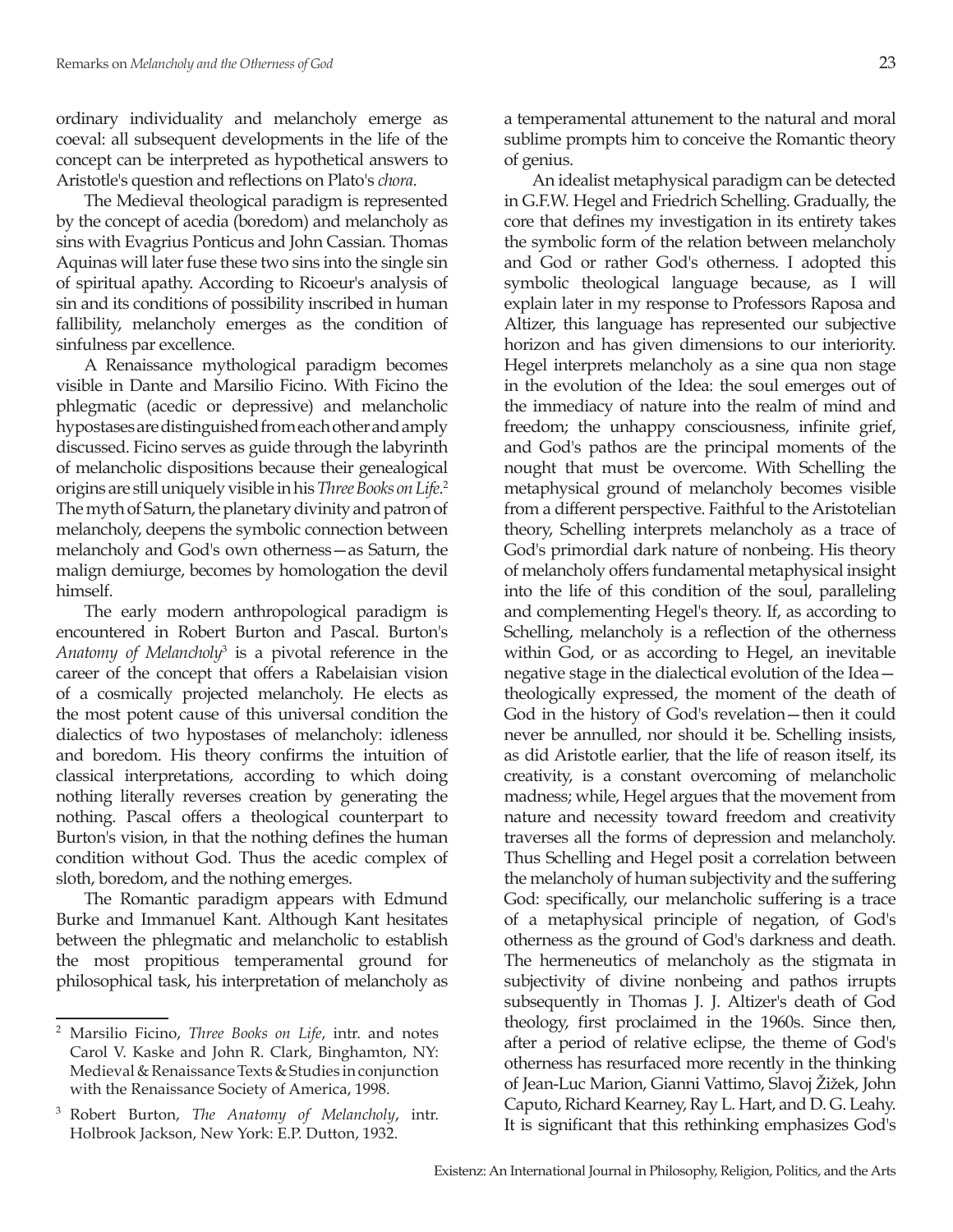otherness in relation to human fragility and pathos.

The existential ontological paradigm becomes visible in Martin Heidegger, Emmanuel Levinas, and Michel Henry. Heidegger, Levinas, and Henry contribute to a shift of interpretation toward temporality and subjectivity and think melancholy further. Heidegger's fundamental ontological attunement to boredom proposes an apocalyptic role for boredom and a new understanding of Being itself. Profound boredom is the mood in which the nothing transpires as the ground of Dasein itself. With Levinas, the familiar experience of fatigue and paresse reveals the articulation of the existent to existence as the "horror of impersonal existence." Henry discovers that subjectivity itself is coeval with melancholic pathos. With Heidegger, Levinas, and Henry melancholy is accepted by the individual self as its own intrinsic condition: its incarnation in consciousness has been completed.

The phenomenological paradigm is proposed by Ludwig Binswanger and Karl Jaspers. Binswanger bases his theory of melancholy as a sui generis creative selftherapeutic on Husserl's phenomenology of the triadic self. Jaspers interprets the condition as a boundary situation that provides access to abysmal territories of the psyche, thus deepening self-consciousness. Both Binswanger and Jaspers emphasize the creative dimension of the melancholic self.

The postmodern apocalyptic paradigm is introduced by Thomas Altizer. His recent theological reflections refer to this final act of the death of God and a corresponding depression of late modernity.<sup>4</sup> He continues and radicalizes the theology of the death of god initiated by Hegel and Nietzsche. In his *theogony en abime*, a *coincidentia oppositorum* of God and God's Other operates as the dialectical law presiding over genesis cum apocalypse. Altizer's questions regarding contemporary depression are particularly disturbing. He asks whether the absence of melancholy and the emergence of depression as total indifference and amnesia indicate a loss of subjectivity, thus marking the end of our western consciousness, the end of the world, as we knew it. Are we undergoing apocalypse without even being aware of it? As Lars von Trier's film *Melancholia* (2011) made clear, melancholy in its hypostasis of depression is not simply present at the

Analyzing the therapeutics of melancholy, I realized that in all the diverse hypostases of the condition, the therapeutic for depression entails forms of labor. Remedial labor was meant to reawaken and redress the slumbering, forgetful, and diseased melancholic. Accordingly, it ranged from manual work, to societal work, to working on the self through various activities: passionate engagement in life, self-remembering by reflection and understanding, redirecting the will and imagination by cultivating Stoic apatheia, the theological virtues of courage and hope, or jovial and solar qualities. Work is implied even in the experience of the sublime; indeed, with the exception of grace, the traditional remedies pertaining to the strictly religious sphere, conversion and self-transcendence, are also forms of labor. Thus the history of therapeutics from Hippocrates and Evagrius to Hegel and Schelling to Heidegger and Henry makes visible the gradual maturing of self-consciousness that parallels the metaphysical acceptance of nonbeing and the negative that increasingly displaces the ontology of God as Being as well as the progressive integration of the nought within consciousness: from exorcizing the demon of acedia to letting profound boredom be. Ultimately, the fundamental therapeutic throughout all these metamorphoses and interpretations is the labor of the self in confrontation with the other—with otherness itself through self-transcendence, self-acceptance, and grace.

## **Response to Critics: Professor Tom Rockmore's Critique**

Professor Rockmore's hermeneutics of suspicion in the tradition of Nietzsche, Marx, or Foucault, has several articulations addressing pertinent concerns: (1) Remembering past theories or visions of melancholy while important for the contemporary debate should resist the temptation of re-enchantment or reinvestment in religious solutions; (2) Melancholy genus or unhappiness species cannot be considered in isolation from finitude and its dialectic other, happiness. From antiquity to the present there have been several patterns of melancholy. Since our claims about ourselves are always historically bound, our secularizing world is in the process to recover pre-Christian and pre-religious patterns, central among which is the Aristotelian eudaimonic vision of social flourishing in a social context that explains melancholy in non-religious social terms. (3) In late modernity our finitude has neither increased nor decreased but only become more evident

<sup>4</sup> Thomas J.J. Altizer, *The Call to Radical Theology*, ed. and intr. Lissa McCullough, Albany, NY: State University of New York Press, 2012.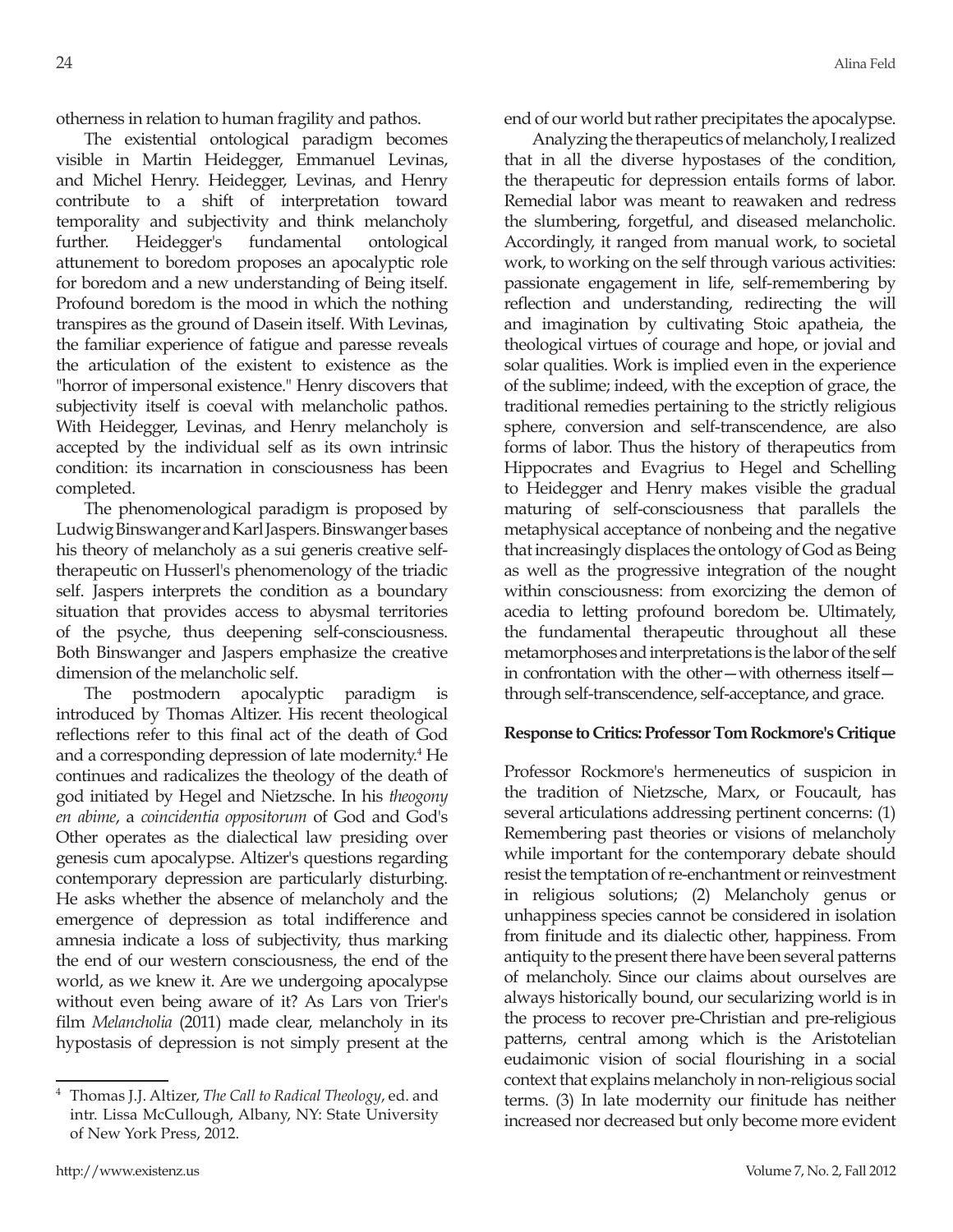in "an ongoing journey with ever fewer illusions, hence fewer handrails," thus leaving as the only alternatives for overcoming melancholy Beckett's struggling on or Camus' meaning-giving action. (4) Last but not least Professor Rockmore notes that the central concern of the present author is less to theorize than to describe a dark continent lodged in the human soul, the dark night of the soul linked to the human condition while the title, choices, and description of various theories suggest a special attention to the theological dimension of melancholy.

Professor Rockmore's Weberian concern regarding "re-enchantment or reinvestment in religious solutions" demands a justification for the endeavor of re-membering melancholy. I endorse here and expand upon Thomas Altizer's position in this regard. According to Altizer, Western consciousness has been generated by our "evolving relationship to the biblical God" in such a way that our "deepest identity and actual becoming" have been indelibly marked by the destiny of our thinking of God, and thus can only be understood through an investigation of its theological ground.5 To understand and create ourselves requires a labor of imagination that maps out territories of the psyche otherwise unknowable, thus actualizing our potential for being and thinking. The symbolic, theological, and poetic visions in particular have proposed modes of being (feeling, thinking, interpreting) ourselves that deepened and complexified—to use Teilhard de Chardin's term—self-consciousness. As Paul Ricoeur maintained, symbols give rise to thought. To ignore or forget the theological and poetic metamorphoses of melancholy means to forget and reduce ourselves. Happiness itself in the absence of the deep complexity of the psyche that has been trained through these spiritual exercises of imagination would be shallow. How can one reach or know oneself except through the imaginative askesis (spiritual exercises) such as that to which young Kierkegaard was submitted by his father, that of taking a tour of the infinite enclosed in one's room, thus opening up unknown spaces or actualizing unknown potentialities? In this labor of self-creation or self-actualization, melancholy represents a powerful ferment, in the absence of which the work with the self cannot begin. Plato, Giordano Bruno, Dante,

Ficino, Michel de Montaigne, Schelling, Kierkegaard, Nietzsche, as well as Thomas Altizer—among others appeal to our imaginative past and the art of memory, while Richard Kearney's possible God, God that may be, is a theological strategy through which we are called to actualize God—as a symbol of ultimate concern and ideal horizon of being—that without this labor would remain merely a possibility.

Professor Rockmore notes the theological emphasis throughout the book as an implicit view of melancholy that does not articulate itself into a fullblown theory. The theological emphasis is conditioned upon our theologically-grounded self-understanding for the past over two millennia. Whether believers or skeptics, we have been informed and claimed by our theologies. Once the significance of the art of memory that warrants incursions into past visions established, the question emerges: what is the yield of this furrowing? Tom Rockmore notes the increasing absence of "handrails" in late modernity, our gradual loss of illusions in confronting our finitude—a most pertinent observation that my analysis of melancholy fully endorses. In fact, attention to the history of interpretation of melancholy reveals a process of coming of age and maturing self-consciousness. From demonological theories of melancholy as an alien agency that tempts to self-annihilation to Heidegger's and Michel Henry's understanding of melancholy as the groundless ground of subjectivity and the self, we witness a progressive incarnation of melancholy and increasing self-understanding.

#### **Response to Critics: Professor Michael Raposa's Critique**

Professor Raposa begins his critique by addressing two of the questions posed at the end of the Foreword to *Melancholy and the Otherness of God* he graciously accepted to write and for which I remain deeply grateful:

Some of the key questions broached here encourage exploration of the relationship 1. between accounts of depression supplied by clinical psychologists/ psychiatrists and those embodied in philosophical and theological treatises; 3. between the dark moods as existential signs, and the impenetrable, mysterious limits of semiosis, the otherness that resists all signification. [*MOG* xi f.]

In relation to the first question, Professor Raposa generously suggests that in spite of the initial disclaimer, the present "meditation on melancholy has a broader relevance for contemporary psychotherapeutic theory

<sup>5</sup> Lissa McCullough, *Thinking Through the Death of God: A Critical Companion to Thomas J.J. Altizer*, Albany, NY: State University of New York Press 2004, pp. 29-32. [Henceforth cited as *TTD*]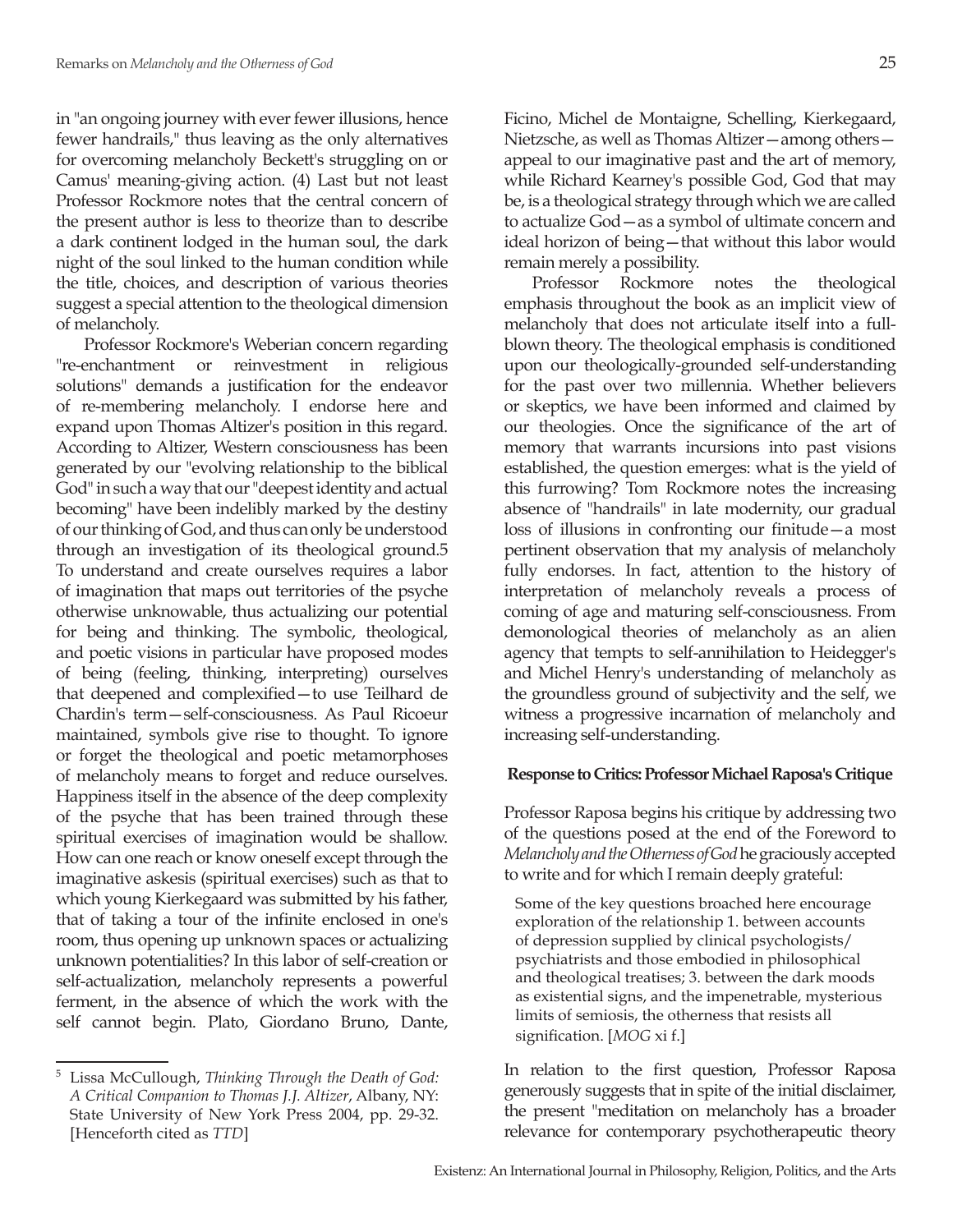and practice than the author herself may suspect." He observes that both the title and the religious ideas woven throughout indicate an interest in theological and psychological justifications for a study of melancholy. He argues that the concluding prescription for a joint medical and theological therapeutic to address the disease of a being whose body is subjective, whose soul is embodied is in fact being facilitated and endorsed by the recent development of cognitive behavioral therapies (CBT). Indeed, in CBT persons are bodies, in other words, semiotic creatures engaged in acts of interpretation which when problematic can lead to depression-anxiety. What is especially significant, Michael Raposa observes, is that Aaron Beck's concept of therapy as semiotic repair, or "cognitive restructuring" is not intended to eliminate anxiety-depression that signals problematic (maladaptive) interpretations or constructions about the self, its environment, and the future that Beck terms the "cognitive triad." Indeed mindfulness based CBT that include "exposure therapy" (with exercises in "imaginal exposure" or graduated imaginal exposure therapy also advocated by Tantric Buddhism) indicate a growing awareness of the therapeutic value of direct confrontation and mindful acceptance of the pathetic emotional states rather than avoidance. The goal of imaginal exposure is not to change the way one feels but how one interprets such feelings and what one tends to do in response to them. He generously remarks that the CBT restricted information-processing view of semiosis and human interpretative behavior is expanded by the present addition of a theological dimension and a more "capacious philosophical anthropology." In support of the religious dimension, he adduces Ignatius of Loyola and William James, both pointing to melancholy as a religiously significant sign. Thus, Raposa endorses the present work from a Peircean perspective, and views melancholy as both an existential/psychological condition (which is an interpretative response to some perceived state of affairs) and a symbol that requires hermeneutical attention.

In addressing the second question, Professor Raposa notes that profound melancholy is not a reaction to/ interpretation of anything in particular and thus does not signify, or signifies no-thing, a nothing that cannot be conceptualized or imagined. He refers here to his own semiotic analysis of profound boredom as a sign of nothing in *Boredom and the Religious Imagination*.<sup>6</sup> He remarks that the theological dimension emerges in

the interpretation of the nothing as the dark aspect of divinity present in Schelling and emphasized by the present author. Attention to melancholy thus induces heightened awareness of determinate things (as darkness sharpens all non-visual forms of sense perception) and, in the absence of such, reduces the self to the eloquent silence of a love stronger than death. Raposa pertinently observes that this insight, at the center of the present work, is grounded in Schelling's metaphysical portrayal of love's perpetual wrestling with darkness at the heart of God's being/nonbeing.

Michael Raposa's *Boredom and the Religious Imagination*, his reflections articulated in the *Forward* to *Melancholy and the Otherness of God* as well as his present critical response have played a most significant role in my own thinking of melancholy. His semiotic analysis of boredom has been for me a source of insightful revelations and clarification, infusing light and structure into the enormous mass of data; while his opening up the domain of investigation to include non-Western interpretations as well as medical therapeutics is a most timely and seminal contribution to and extension of the ongoing debate on the condition. I have thus addressed briefly his critique which confronts the two principal claims of the book: (a) that melancholy must not be ignored but directly confronted, assumed, and undergone; and (b) that profound melancholy reveals the nothing (our finitude and death) that can be overcome in silence by love. Raposa remarks that a theological addition to the otherwise CBT more restricted information processing view of semiosis is welcome and observes significant parallels between a theology of melancholy and the graduated imaginal exposure therapies whether of contemporary CBT or traditional forms of Tantric Buddhism. Indeed, as I suggested earlier, the progressive maturing of consciousness is indicated by a progressive assumption of or identification with melancholy. As Pierre Hadot emphasizes, medieval spiritual exercises were a sui generis therapeutics as the practice of mindfulness and acceptance rather than avoidance. The labor of the self begins here as a labor of cognitive restructuring, modifying maladaptive interpretations. Profound melancholy revealing the nothing (our finitude and death) known to Pascal, Schelling, Heidegger ends semiosis and is the beginning of silent being with oneself as well as the other.

<sup>6</sup> Michael L. Raposa, *Boredom and the Religious Imagination*, Charlottesville, VA: University Press of Virginia 1999, pp. 143 f.